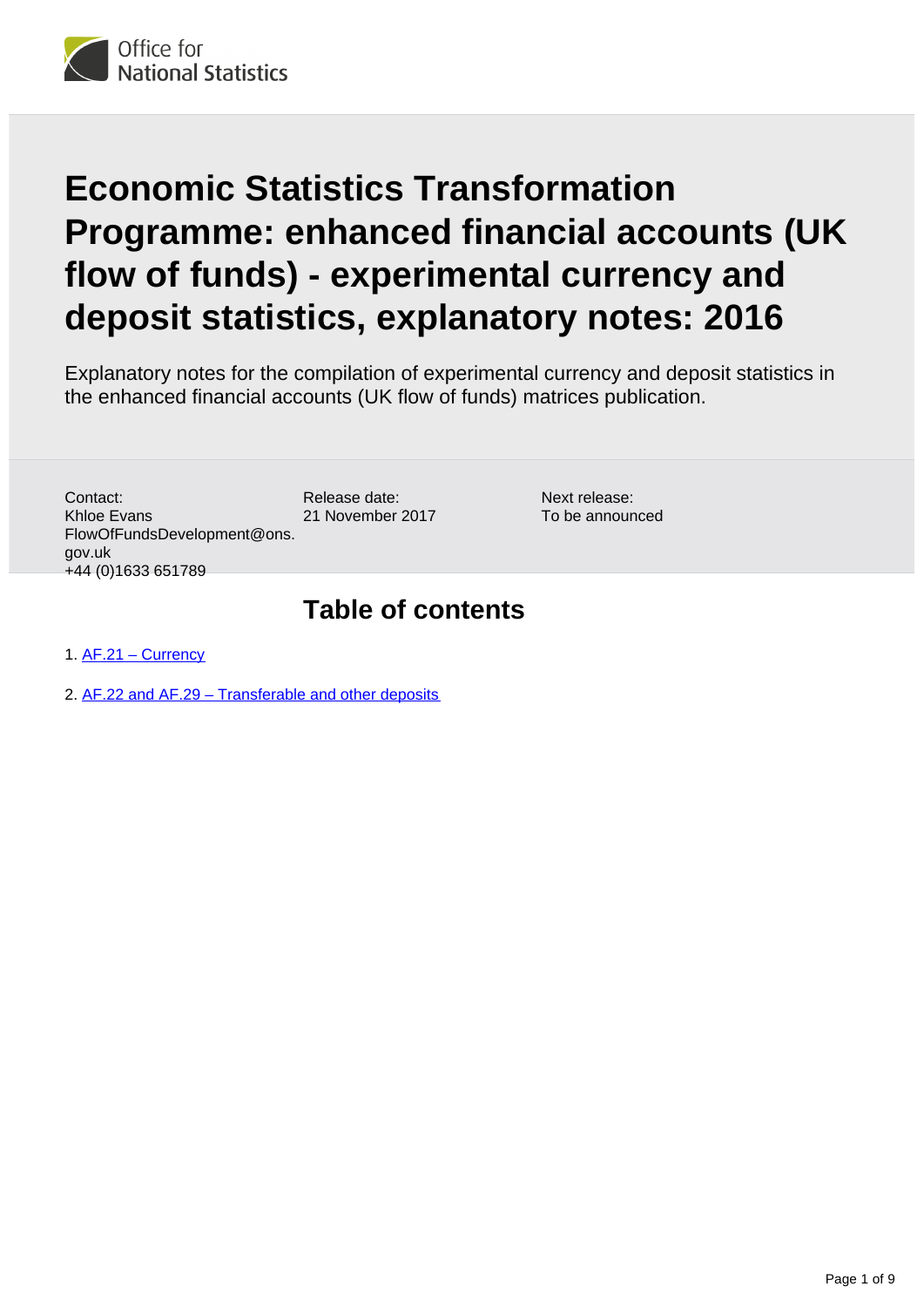# <span id="page-1-0"></span>**1 . AF.21 – Currency**

# **Introduction**

.

This note explains the sources and methods used in the compilation of the experimental from-whom-to-whom currency statistics. Table 1 shows the estimates for balance sheet assets by sector, together with the counterparty sector that holds the liability, for 2016. These data are consistent with the UK Economic Accounts [\(UKEA\)](https://www.ons.gov.uk/economy/nationalaccounts/uksectoraccounts/bulletins/quarterlysectoraccounts/apriltojune2017), on a [Blue Book 2017](https://www.ons.gov.uk/economy/grossdomesticproductgdp/compendium/unitedkingdomnationalaccountsthebluebook/2017) basis, except where explicitly highlighted. The second part of this note describes the data sources for these estimates, as well as highlighting areas for review.

Office for National Statistics (ONS) will continue the programme of development and quality assurance of these newly released **[Experimental Statistics](https://www.ons.gov.uk/economy/nationalaccounts/uksectoraccounts/articles/economicstatisticstransformationprogramme/enhancedfinancialaccountsukflowoffundsexperimentalbalancesheetstatistics1997to2016)** and any improvements identified in the wider datasets will be integrated within the national accounts at the earliest opportunity.

We welcome feedback on the data sources and methodology outlined in this these notes. Any feedback on the [Experimental Statistics](https://www.ons.gov.uk/economy/nationalaccounts/uksectoraccounts/articles/economicstatisticstransformationprogramme/enhancedfinancialaccountsukflowoffundsexperimentalbalancesheetstatistics1997to2016) and accompanying explanatory notes can be sent to flowoffundsdevelopment@ons.gov.uk

| <b>Liabilities:</b>    |           |             |      |  |                       |     |  |  |              |            |              |                |
|------------------------|-----------|-------------|------|--|-----------------------|-----|--|--|--------------|------------|--------------|----------------|
| <b>Assets:</b>         | <b>PC</b> | <b>PNFC</b> |      |  | MFI OFI ICPF CG LG HH |     |  |  | <b>NPISH</b> | <b>RoW</b> | <b>Total</b> | <b>Unknown</b> |
| PC                     |           |             | 0.8  |  |                       | 0.1 |  |  |              |            | 0.9          | 0.0            |
| <b>PNFC</b>            |           |             |      |  |                       |     |  |  |              | 0.8        | 6.8          | 6.1            |
| <b>MFI</b>             |           |             |      |  |                       |     |  |  |              | 0.2        | 12.0         | 11.9           |
| OFI                    |           |             |      |  |                       |     |  |  |              |            | 0.1          | 0.1            |
| <b>ICPF</b>            |           |             |      |  |                       |     |  |  |              |            |              |                |
| $\mathbb{C}\mathbb{G}$ |           |             |      |  |                       |     |  |  |              |            |              |                |
| LG                     |           |             |      |  |                       |     |  |  |              |            |              |                |
| HH                     |           |             | 51.9 |  |                       | 4.5 |  |  |              |            | 56.4         |                |
| <b>NPISH</b>           |           |             |      |  |                       |     |  |  |              |            | 11.6         | 11.6           |
| RoW                    |           |             | 2.0  |  |                       | 0.2 |  |  |              |            | 2.2          |                |
| Total                  |           |             | 84.3 |  |                       | 4.8 |  |  |              | 0.9        |              |                |
| Unknown                |           |             | 29.6 |  |                       |     |  |  |              |            |              |                |

#### **Table 1: From-whom-to-whom balance sheet currency statistics, 2016, £ billion**

Source: Office for National Statistics

Notes:

1. PC = public corporations, PNFC = private non-financial corporations, MFI = monetary financial institutions, OFI = other financial institutions except MFIs and ICPFs, ICPF = insurance corporations and pension funds,  $CG =$  central government,  $LG =$  local government,  $HH =$  households, NPISH = non-profit institutions serving households,  $Row = rest$  of the world.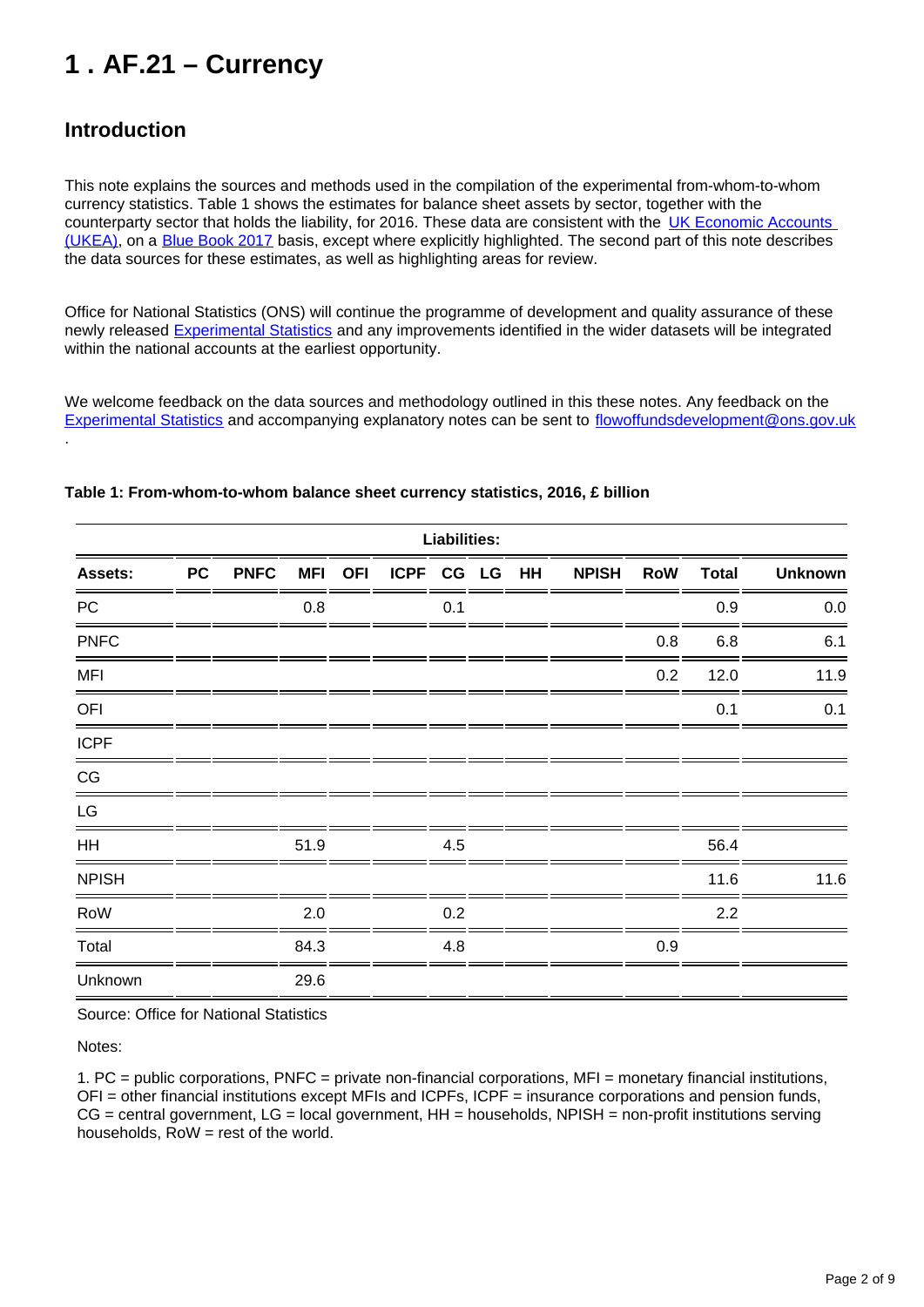### **Data sources by institutional sector**

Estimates for currency relate to the issuance and holdings of notes and coin, both sterling and foreign currency. On the liabilities side, monetary financial institutions (MFIs) issue sterling notes and Royal Mint, a public corporation 100% owned by HM Treasury, issues sterling coin. The rest of the world (RoW) issues foreign currency notes and coin. All institutional sectors can in theory hold currency but it is assumed that insurance companies and pension funds, central government and local government do not have holdings of cash, as this will instead be all deposited.

### **Currency issued by monetary financial institutions (MFIs)**

These estimates relate to the issuance of banknotes by the Bank of England (BoE) and selected banks authorised to issue notes in Scotland and Northern Ireland. The estimates are sourced from the BoE surveys of banks and building societies (MFIs). The holdings of sterling banknotes are not explicitly available from any current data source within ONS. Estimates of total holdings of notes and coin are available from several different data sources, outlined in this section, but this is without a split between holdings of notes (counterpart to MFIs) and coin (counterpart to central government).

Currency held by public corporations (PCs) is based on working balances held by the Post Office. It has been assumed that 90% of total holdings of currency will be held as notes, counterpart to the MFI sector, with the remaining 10% held as coin.

Currency held by private non-financial corporations (PNFCs) is collected on the quarterly survey of financial assets and liabilities (FALS), where PNFCs report total holdings of notes and coin. There has been no assumption made for the split of this into holdings of notes and holdings of coin.

Currency held by monetary financial institutions (MFIs) is sourced from BoE surveys of banks and building societies, which collect total holdings of currency. There has been no assumption made for the split of this into holdings of notes and holdings of coin.

Currency held by other financial institutions (OFIs) is estimated based on data reported on BoE surveys. This estimate is periodically reviewed and therefore may be constant over several quarters. There has been no assumption made for the split of this into holdings of notes and holdings of coin; it is currently being reviewed whether OFIs will in fact hold any currency or if this is more likely held in banks as deposits.

Currency held by households (HH) is derived by subtracting the NPISH proportion of combined households and non-profit institutions serving households (HH and NPISH) BoE data to obtain a value that purely relates to households.

Currency held by non-profit institutions serving households (NPISH) is assigned a fixed proportion of combined HH and NPISH BoE data. The proportion is calculated using a number of case studies from individual charity accounts and individual university accounts.

Currency held by the rest of the world (RoW) is based on figures obtained from the ONS International Passenger Survey, of which certain proportions are assumed to be in sterling notes and coin. The split between sterling notes (MFIs) and sterling coin (public corporations) is assumed to be approximately 90% notes and 10% coin.

### **Currency issued by central government (CG)**

These estimates relate to the issue of coin by Royal Mint, a public corporation (PC) sponsored by HM Treasury. Although Royal Mint is classified as a PC, central government (CG) owns the liability for coin.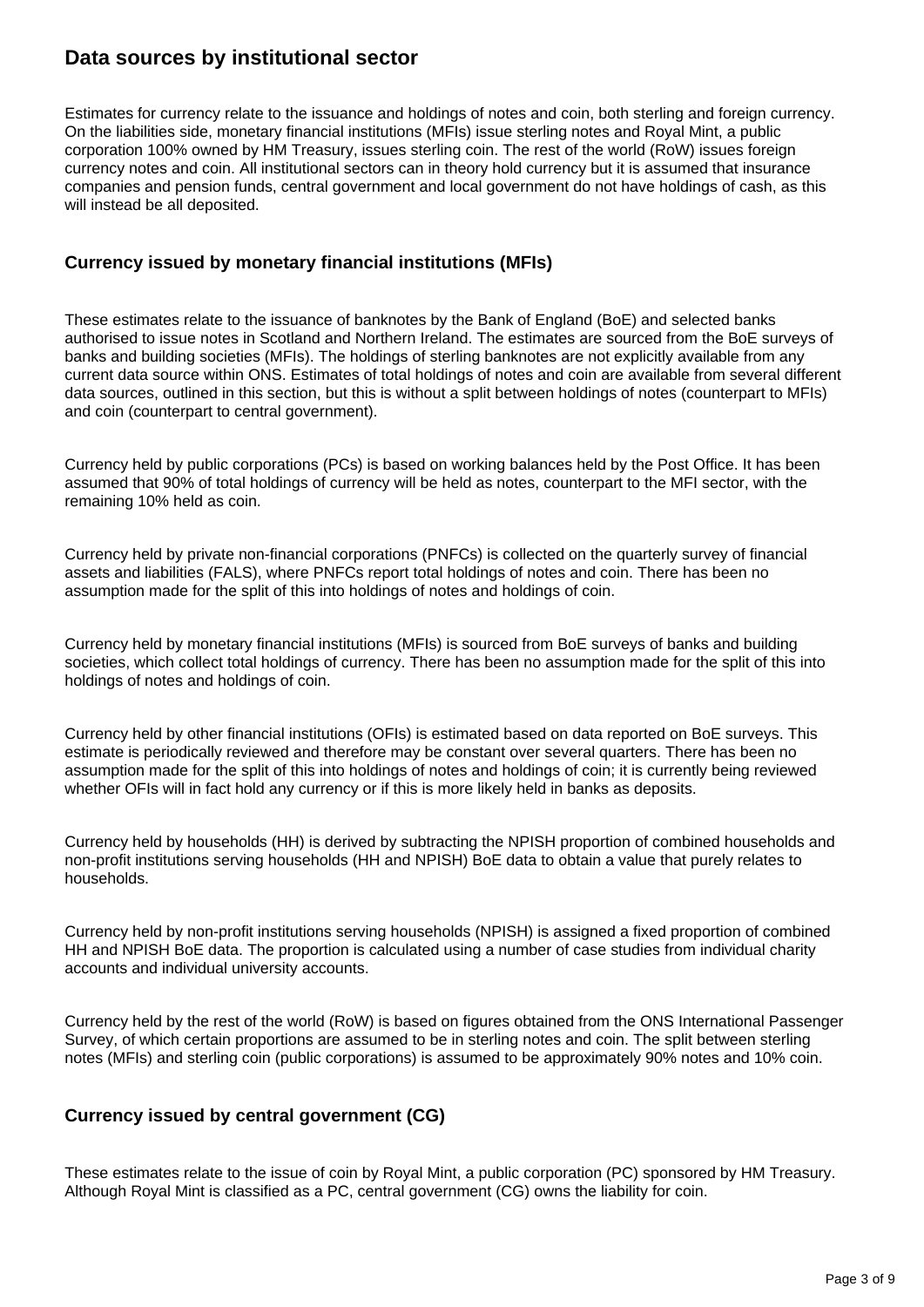Estimates of total coin issued are sourced from government accounts. The holdings of sterling coin are not explicitly available from any current data source within ONS. As previously outlined, estimates of holdings of total sterling currency are available from various data sources, but without a split into holdings of sterling notes and sterling coin.

Currency held by public corporations (PCs) is based on working balances held by the Post Office. It has been assumed that 10% of total holdings of currency will be held as coin, counterpart to the central government sector, with the remaining 90% held as notes.

Currency held by private non-financial corporations (PNFCs) is collected on the quarterly Financial Assets and Liabilities Survey. (FALS), where PNFCs report total holdings of notes and coin. As explained previously, there has been no assumption made for the split of this into holdings of notes and holdings of coin.

Currency held by monetary financial institutions (MFIs) is sourced from BoE surveys of banks and building societies, which collect total holdings of currency. There has been no assumption made for the split of this into holdings of notes and holdings of coin.

Currency held by other financial institutions (OFIs) is estimated based on data collected across ONS surveys of financial institutions. This estimate is periodically reviewed and may be constant over several quarters. There has been no assumption made for the split of this into holdings of notes and holdings of coin; it is currently being reviewed whether OFIs will in fact hold any currency or if this is more likely held in banks as deposits.

Currency held by households (HH) is derived by subtracting the non-profit institutions serving households (NPISH) proportion of combined HH and NPISH BoE data to obtain a value that purely relates to households.

Currency held by non-profit institutions serving households (NPISH) is assigned a fixed proportion of combined HH and NPISH BoE data. The proportion is calculated using a number of case studies from individual charity accounts and individual university accounts.

Currency held by the rest of the world (RoW) is based on figures obtained from the ONS International Passenger Survey, of which certain proportions are assumed to be in sterling notes and coin. The split between sterling notes and sterling coins is assumed to be approximately 90% notes and 10% coin.

### **Currency issued by the rest of the world (RoW)**

These estimates relate to holdings of foreign currency notes and coin by UK residents. These are currently assumed to be held only by monetary financial institutions (MFIs) and private non-financial corporations (PNFCs), with estimates of MFI holdings sourced from BoE surveys and PNFC holdings sourced from the ONS Financial Assets and Liabilities Survey (FALS). Holdings by other sectors are currently assumed to be zero; this will be reviewed by ONS as part of the continuous improvement programme.

Currency held by monetary financial institutions (MFIs) is sourced from BoE surveys of banks and building societies, where total holdings of foreign currency notes and coin are reported.

Currency held by private non-financial corporations (PNFCs) is estimated based on data reported in the ONS Financial Assets and Liabilities Survey.

# <span id="page-3-0"></span>**2 . AF.22 and AF.29 – Transferable and other deposits**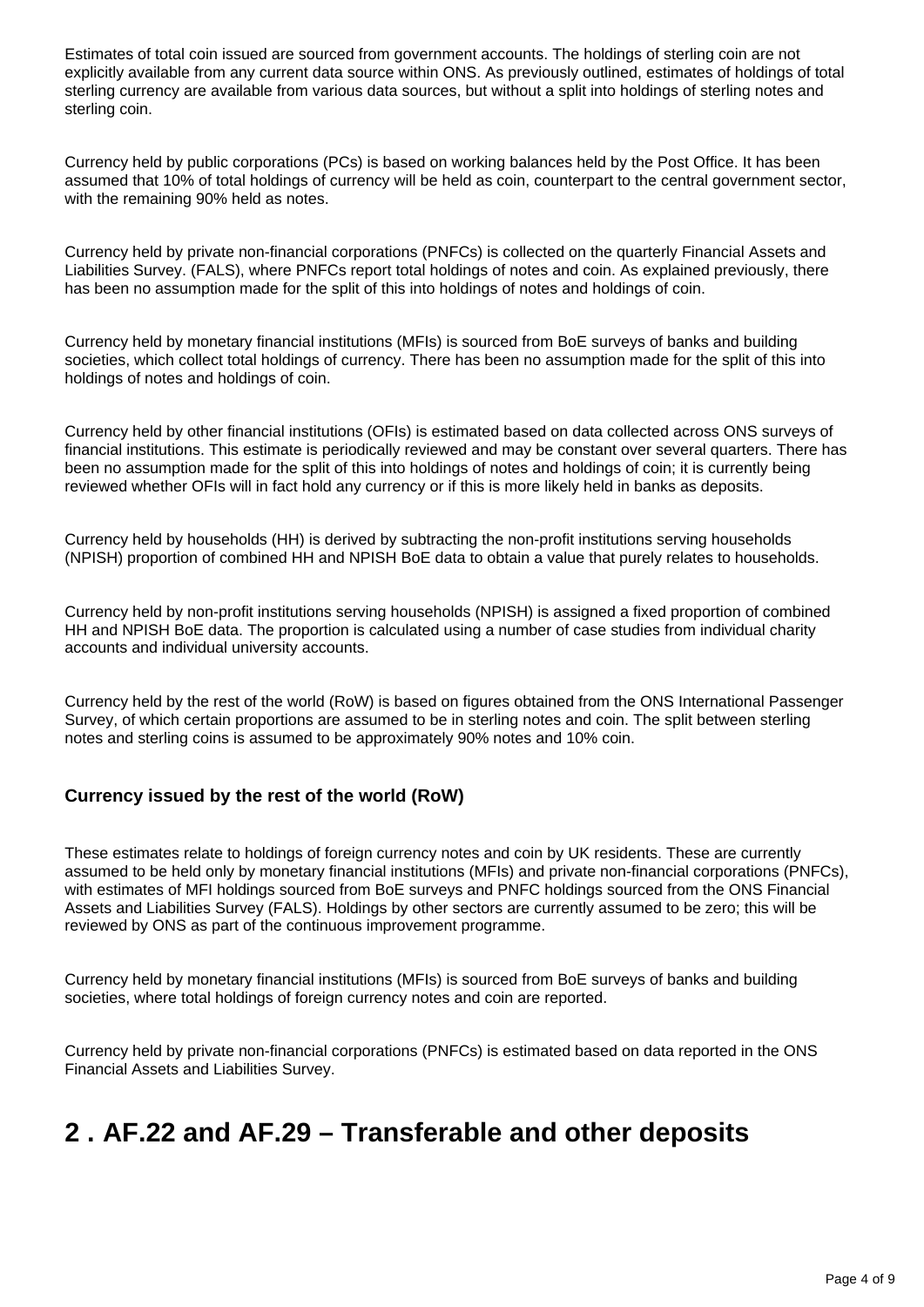## **Introduction**

.

This note explains the sources and methods used in the compilation of the experimental from-whom-to-whom deposit statistics. Table 2 shows the estimates for balance sheet assets by sector, together with the counterparty sector that holds the liability, for 2016. These data are consistent with the [UK Economic Accounts \(UKEA\)](https://www.ons.gov.uk/economy/nationalaccounts/uksectoraccounts/bulletins/quarterlysectoraccounts/apriltojune2017), on a [Blue Book 2017](https://www.ons.gov.uk/economy/grossdomesticproductgdp/compendium/unitedkingdomnationalaccountsthebluebook/2017) basis, except where explicitly highlighted. The second part of this note describes the data sources for these estimates.

The third part of this note outlines areas where the [Experimental Statistics](https://www.ons.gov.uk/economy/nationalaccounts/uksectoraccounts/articles/economicstatisticstransformationprogramme/enhancedfinancialaccountsukflowoffundsexperimentalbalancesheetstatistics1997to2016) differ from what is currently published in the national accounts. These anomalies arise where a number of changes to the input data have been identified and implemented in these Experimental Statistics, following a review of the construction of the time series.

Office for National Statistics (ONS) will continue its programme of development and quality assurance of these newly released [Experimental Statistics](https://www.ons.gov.uk/economy/nationalaccounts/uksectoraccounts/articles/economicstatisticstransformationprogramme/enhancedfinancialaccountsukflowoffundsexperimentalbalancesheetstatistics1997to2016) and any improvements identified in the wider datasets will be integrated within the national accounts at the earliest opportunity.

We welcome feedback on the data sources and methodology outlined in these notes. Any feedback on the [Experimental Statistics](https://www.ons.gov.uk/economy/nationalaccounts/uksectoraccounts/articles/economicstatisticstransformationprogramme/enhancedfinancialaccountsukflowoffundsexperimentalbalancesheetstatistics1997to2016) and accompanying explanatory notes can be sent to [flowoffundsdevelopment@ons.gov.uk](http://mailto:flowoffundsdevelopment@ons.gov.uk)

| <b>Liabilities:</b>    |     |         |        |  |              |       |  |          |              |            |              |                |
|------------------------|-----|---------|--------|--|--------------|-------|--|----------|--------------|------------|--------------|----------------|
| Assets:                |     | PC PNFC |        |  | MFI OFI ICPF |       |  | CG LG HH | <b>NPISH</b> | <b>RoW</b> | <b>Total</b> | <b>Unknown</b> |
| <b>PC</b>              |     |         | 9.0    |  |              | 2.1   |  |          |              | 0.0        | 11.1         | 0.0            |
| <b>PNFC</b>            | 0.0 |         | 427.1  |  |              | 3.4   |  |          |              | 200.3      | 630.8        | 0.0            |
| <b>MFI</b>             |     |         | 1498.0 |  |              | 0.0   |  |          |              | 1923.1     | 3421.2       |                |
| OFI                    | 0.0 |         | 742.8  |  |              | 16.4  |  |          |              | 371.9      | 1131.2       |                |
| <b>ICPF</b>            |     |         | 104.6  |  |              | 0.0   |  |          |              | 40.7       | 145.2        |                |
| $\mathbb{C}\mathbb{G}$ |     |         | 12.8   |  |              | 0.0   |  |          |              | 13.7       | 26.5         |                |
| LG                     |     |         | 25.4   |  |              | 1.0   |  |          |              | 1.5        | 27.9         |                |
| <b>HH</b>              |     |         | 1258.2 |  |              | 143.0 |  |          |              | 63.1       | 1464.3       | 0.0            |
| <b>NPISH</b>           |     |         | 25.7   |  |              |       |  |          |              |            | 26.0         | 0.2            |
| RoW                    |     |         | 2915.2 |  |              | 2.5   |  |          |              |            | 2917.6       |                |
| Total                  |     |         | 7018.9 |  |              | 168.6 |  |          |              | 2614.3     |              |                |
| Unknown                |     |         |        |  |              | 0.2   |  |          |              |            |              |                |

#### **Table 2: From-whom-to-whom balance sheet deposit statistics, 2016, £ billion**

Notes:

 $PC =$  public corporations, PNFC = private non-financial corporations, MFI = monetary financial institutions, OFI = other financial institutions other than MFIs and ICPFs, ICPF = insurance corporations and pension funds,  $CG =$  central government,  $LG =$  local government,  $HH =$  households, NPISH = non-profit institutions serving households, RoW = rest of the world.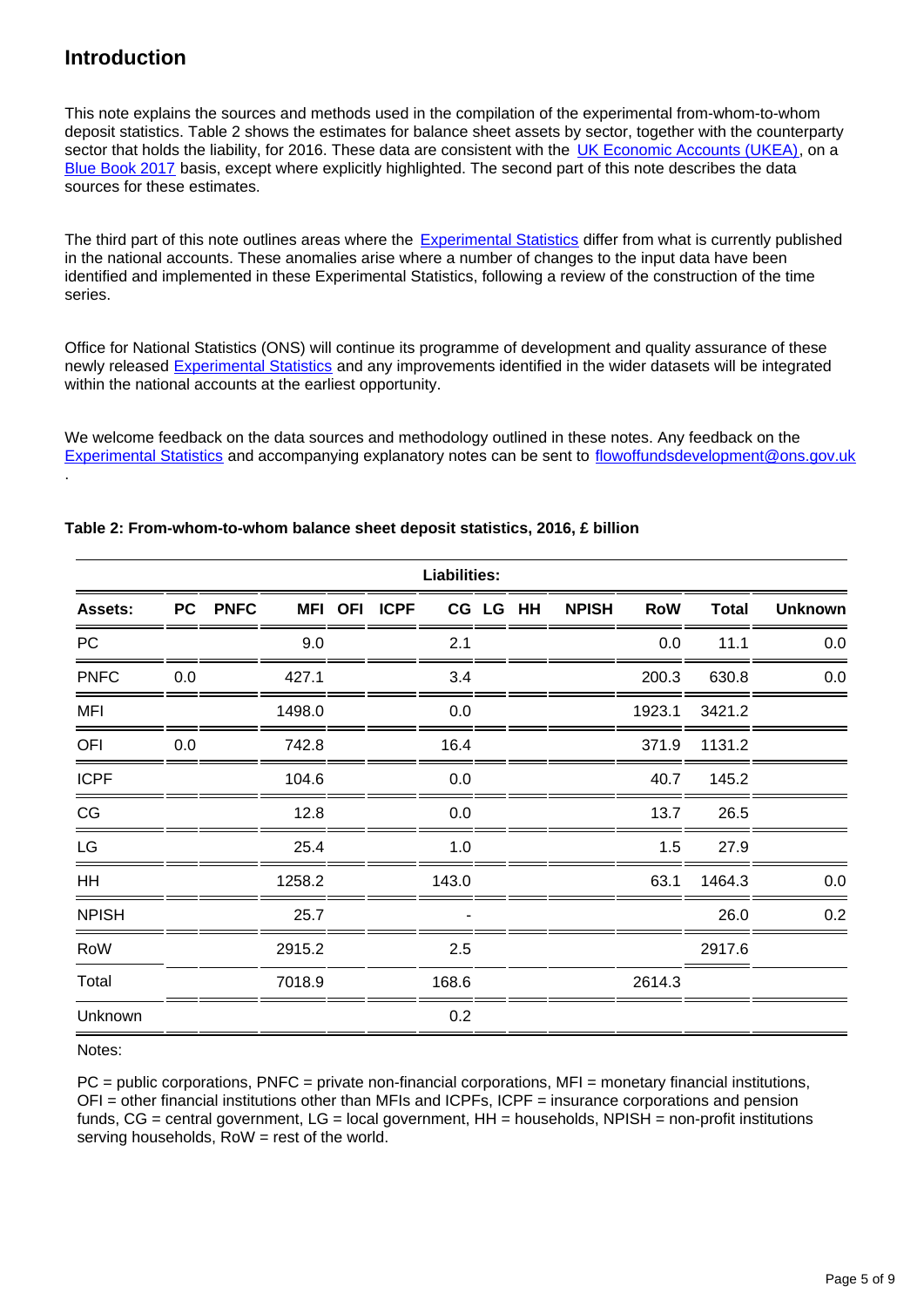### **Data sources by institutional sector**

Estimates for transferable and other deposits relate to deposits with banks and building societies in the UK and in the rest of the world, as well as other deposits such as national savings instruments. On the liabilities side, deposits can be held with UK monetary financial institutions (MFIs), central government (CG) and the rest of the world (RoW). No other sector is able to accept deposits; amounts held with other institutions are instead classified as loans from the originating sector to the borrower.

These data differ from those currently published in the [UK Economic Accounts \(UKEA\)](https://www.ons.gov.uk/economy/nationalaccounts/uksectoraccounts/bulletins/quarterlysectoraccounts/apriltojune2017) in that deposits held with public corporations (PCs) and other financial institutions (OFIs) in UKEA have been removed in these Experimental Statistics for the reasons outlined previously. The correct recording of these amounts will be reviewed by ONS as part of its continuous improvement programme.

### **Deposits held with UK monetary financial institutions (MFIs)**

These estimates relate to deposits held with UK banks and building societies from all sectors of the UK economy and the rest of the world. Estimates are mainly sourced from the Bank of England (BoE) surveys of monetary financial institutions (MFIs), which include amounts outstanding for sight deposits, time deposits and repurchase transactions (repos). Additional data sources and adjustments are applied in some cases as outlined in this section. Estimates will not always be in line with data published by the BoE due to the inclusion of the Central Bank in these estimates and some differences in data sources and methodology. These differences are outlined in more detail in this section. The BoE and ONS are currently working in conjunction to review all MFI data with a view to bring the two datasets into line with one another in the future where relevant.

Deposits from public corporations (PCs) are predominantly sourced from BoE surveys, with an estimate for deposits with building societies. This series includes a number of adjustments for institutions that have been reclassified to the public corporation sector from the private non-financial corporation (PNFC) sector for certain time periods. This includes deposits from British Energy, the Nuclear Decommissioning Fund, London and Continental Railways Ltd, and other public infrastructure companies previously included within the PNFC sector.

Deposits from private non-financial corporations (PNFCs) are predominantly sourced from BoE surveys. As with deposits from public corporations, this series includes a number of adjustments for institutions that have been reclassified to the public corporation sector from the PNFC sector for certain time periods. This includes deposits from British Energy, the Nuclear Decommissioning Fund, London and Continental Railways Ltd, and other public infrastructure companies previously included within the PNFC sector.

Deposits from monetary financial institutions (MFIs) are sourced from BoE surveys. These estimates will include interbank lending but are classified as deposits rather than loans in line with international statistical standards.

Deposits from other financial institutions (OFIs) are predominantly sourced from BoE surveys. Figures obtained from ONS surveys of insurance corporations and pension funds (ICPFs) are used to remove deposits from these institutions with banks from the total BoE OFI deposits figure. BoE data for ICPF deposits with building societies are used to remove these deposits from the total. An adjustment is also made here to remove deposits from nationalised financial institutions that are now included within the central government sector.

Deposits from insurance corporations and pension funds (ICPFs) are sourced from both ONS and BoE surveys. For deposits with banks, data reported on ONS surveys of insurance corporations of pensions funds are used, while for deposits with building societies, data reported on BoE surveys of MFIs are used.

Deposits from central government (CG) are predominantly sourced from BoE surveys. This also includes deposits from nationalised financial institutions.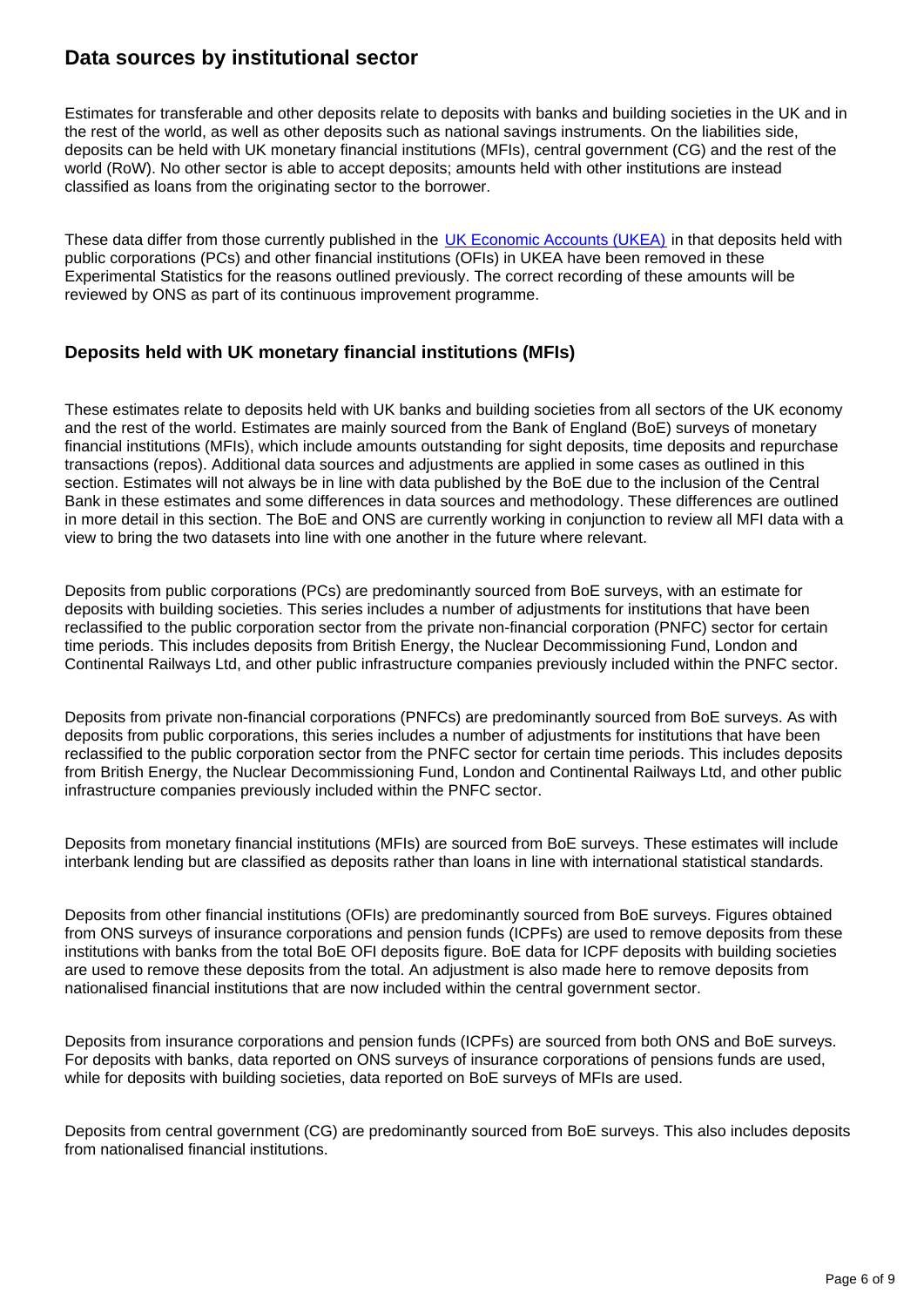Deposits from local government (LG) are predominantly sourced from BoE surveys. Deposits from the Emerging Markets Fund with building societies are also included here, sourced from the Department for Communities and Local Government (DCLG).

Deposits from households (HH) are sourced from BoE surveys.

Deposits from non-profit institutions serving households (NPISH) are sourced from BoE surveys.

Deposits from the rest of the world (RoW) are sourced from BoE surveys.

### **Deposits held with central government (CG)**

These estimates relate to national savings and tax instruments and are predominantly sourced from government accounts. Estimates exist for deposits from all institutional sectors.

Deposits from public corporations (PCs) include tax instruments and deposits with the debt management office and national loans fund. This also includes NILO stocks held by crown estates; these are non-marketable stocks (named after the former National Investment and Loans Office) issued by HM Treasury on the same terms and conditions as the marketable parent gilt issue(s) to which they relate. Estimates are based on administrative data from the Post Office and government accounts.

Deposits from private non-financial corporations (PNFCs) include tax instruments, holdings of NILO stocks, funds lodged in courts and the insolvency service investment account. Estimates are sourced from government accounts; it is assumed that 90% of the total funds lodged in courts and the insolvency service investment account will be counterpart to the PNFC sector, with the remaining 10% seen as the assets of households. Deposits from monetary financial institutions (MFIs) relate to tax instruments and are sourced from BoE surveys of banks and building societies.

Deposits from other financial institutions (OFIs) relate to tax instruments and deposits with the debt management office. Estimates are sourced from government accounts.

Deposits from insurance corporations and pension funds (ICPFs) relate to other deposits reported by on ONS surveys on insurance corporations and pension funds that are not with UK MFIs or the rest of the world. This series has historically been zero.

Deposits from central government (CG) relate to deposits made by nationalised financial institutions with the debt management office. These institutions are now classified within the central government sector; estimates are sourced from government accounts.

Deposits from local government (LG) relate to deposits with the Debt Management Office and Transport for London deposits with the National Loans Fund (until Quarter 4 (Oct to Dec) 2002). Estimates are sourced from government accounts.

Deposits from households (HH) include various national savings instruments sourced from the National Savings Bank. This series also includes 10% of the total funds lodged in courts and the insolvency service investment account; the remaining 90% is seen as assets of the private non-financial corporations (PNFC) sector.

Deposits from non-profit institutions serving households (NPISH) are calculated using a proportion based on case studies from individual charity accounts. This figure also takes account of universities.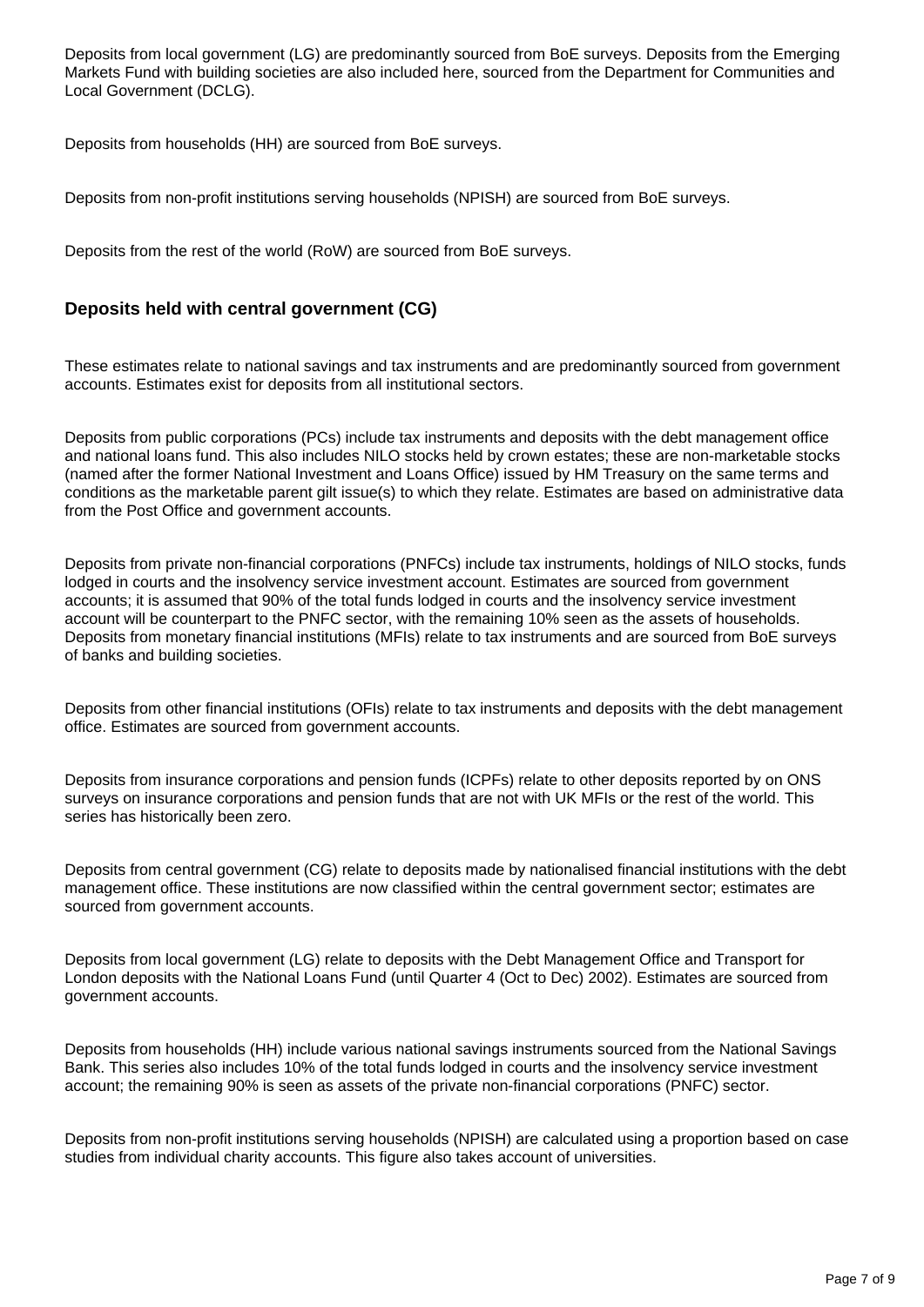Deposits from the rest of the world (RoW) are sourced from the Paymaster General's EC No 1 Account and reflect future contributions that the UK will pay to the EU budget.

### **Deposits held with the rest of the world (RoW)**

These estimates relate to deposits of UK residents with monetary authorities and banks abroad, as well as the central government reserve position in the international monetary fund (IMF). Data are mainly sourced from the Bank for International Settlements (BIS), which provides estimates of UK deposits with MFIs abroad, split between deposits from UK banks and non-banks. The figure for total deposits from non-banks is apportioned across the institutional sectors based on a series of assumptions and data obtained from additional sources. From 2014 the BIS data collection includes an extended sectoral split that will be available for use in the future. The methodology here will be reviewed in line with the availability of new data.

Deposits from public corporations (PCs) relate to British Energy deposits with non-resident banks, sourced from published annual accounts.

Deposits from private non-financial corporations (PNFCs) are derived as the residual sector for this instrument. Data from the ONS Financial Assets and Liabilities Survey are used to inform the trend for this series.

Deposits from monetary financial institutions (MFIs) are sourced from BoE surveys, including deposits and reverse repos with non-resident banks. The split of reverse repos with non-resident into those with banks, and therefore classified as deposits, and those with non-banks, and therefore classified as loans, is currently estimated. Data are available for this split from 2014, which will be implemented in the future.

Deposits from other financial institutions (OFIs) are sourced from ONS surveys of financial institutions as well as including a proportion of the residual BIS figure; 40% of the residual is allocated here.

Deposits from insurance corporations and pension funds (ICPFs) are sourced from ONS surveys of financial institutions as well as including a proportion of the residual BIS figure; 10% of the residual is allocated here.

Deposits from central government (CG) are predominantly sourced from BoE data on international reserves. This includes deposits with monetary authorities and banks abroad as well as the reserve position in the IMF.

Deposits from local government (LG) are sourced from data provided by the Department for Communities and Local Government.

Deposits from households (HH) are sourced from BoE data.

#### **Differences between these Experimental Statistics and the UK Economic Accounts**

As described in the first part of this note (see section 2 "Introduction"), there are differences between the experimental deposit statistics and the estimates published in the [UK Economic Accounts \(UKEA\)](https://www.ons.gov.uk/economy/nationalaccounts/uksectoraccounts/bulletins/quarterlysectoraccounts/apriltojune2017). Table 3 presents a list of those series for which there are anomalies, along with a brief explanation of the variation.

We will continue our programme of development and quality assurance of these newly released Experimental [Statistics](https://www.ons.gov.uk/economy/nationalaccounts/uksectoraccounts/articles/economicstatisticstransformationprogramme/enhancedfinancialaccountsukflowoffundsexperimentalbalancesheetstatistics1997to2016) and any improvements identified in the wider datasets will be integrated within the national accounts at the earliest opportunity.